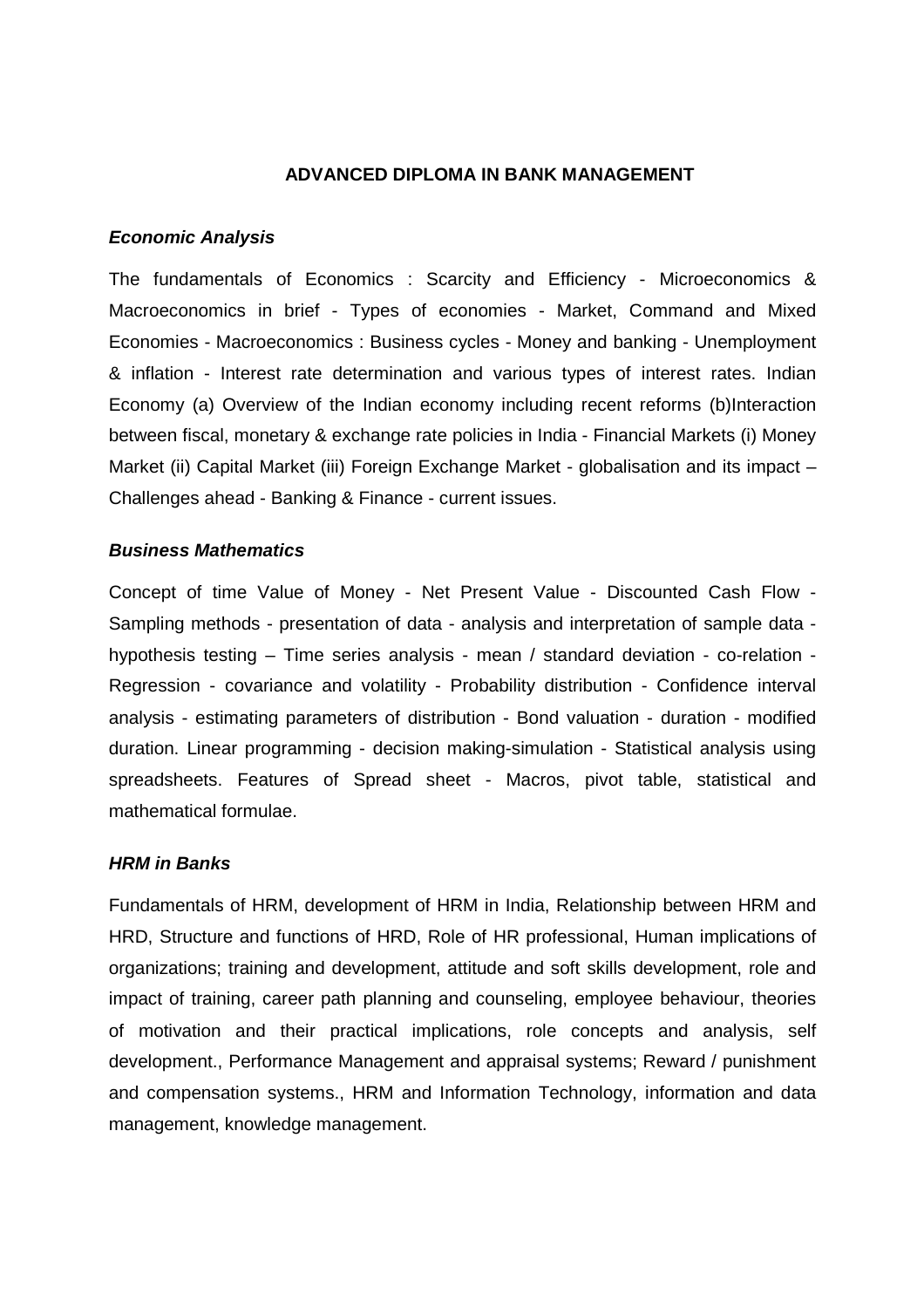#### **Credit Management**

Principles of Credit Management Credit Appraisal Analyzing Financial Performance - Relationship between items in Balance Sheet and Profit and Loss Account. Trend Analysis, Comparative Statement - Common size Statement, Preparation of projected Financial Statements. - Ratio analysis - Interpretation and analysis of different Ratios, Limitation of the use of ratios. Statement of Sources and Applications of Funds. Structuring a Credit Proposal - Working Capital Concept and Management Appraisal techniques for different constituents - trade cycle - credit rating - Technical and economic feasibility studies - Credit Rating - Rating Methodology - Objectives and benefits of rating - Term Lending – Debt Service Coverage Ratio - Cash Flow Analysis - Cash Budget - Bill Finance - Deferred Payment Guarantee - Credit Scoring - Credit Delivery System - Documentation - Post sanction supervision, Control and monitoring of credit - Consortium finance, Multiple banking, Syndication of loans. Infrastructure financing. Dealing with credit defaults, Stressed assets, Corporate Debt restructuring, SARFAESI, NPAs, recovery options, write-off. Disclosure of the list of defaulters : objectives and procedure. Appraisal methodology for different type of clients / products.

## **Central Banking in India:**

## **Supervision and Financial Stability**

Indian Financial System : Constituents of Indian Financial Markets and their Regulation. Evolution of Bank Regulation and supervision. Financial Stability : Financial Development Vs Financial stability, Risks to Financial stability, Early warning signals and remedial action, Liquidity Management, Regulation and supervision of Banks, Risk Management in Banks, The Basle Norms, Prudential Norms, Effect of liberalisation and Globalisation on Financial Stability, Linkage to International Financial Stability, International standards and codes. Role of Supervisor under Basel-II.

(Note: Based on various syllabi of Indian Institute of Banking & Finance (IIBF) (an ISO 9001:2008 Organisation), which is a professional body of banks, financial institutions and their employees in India